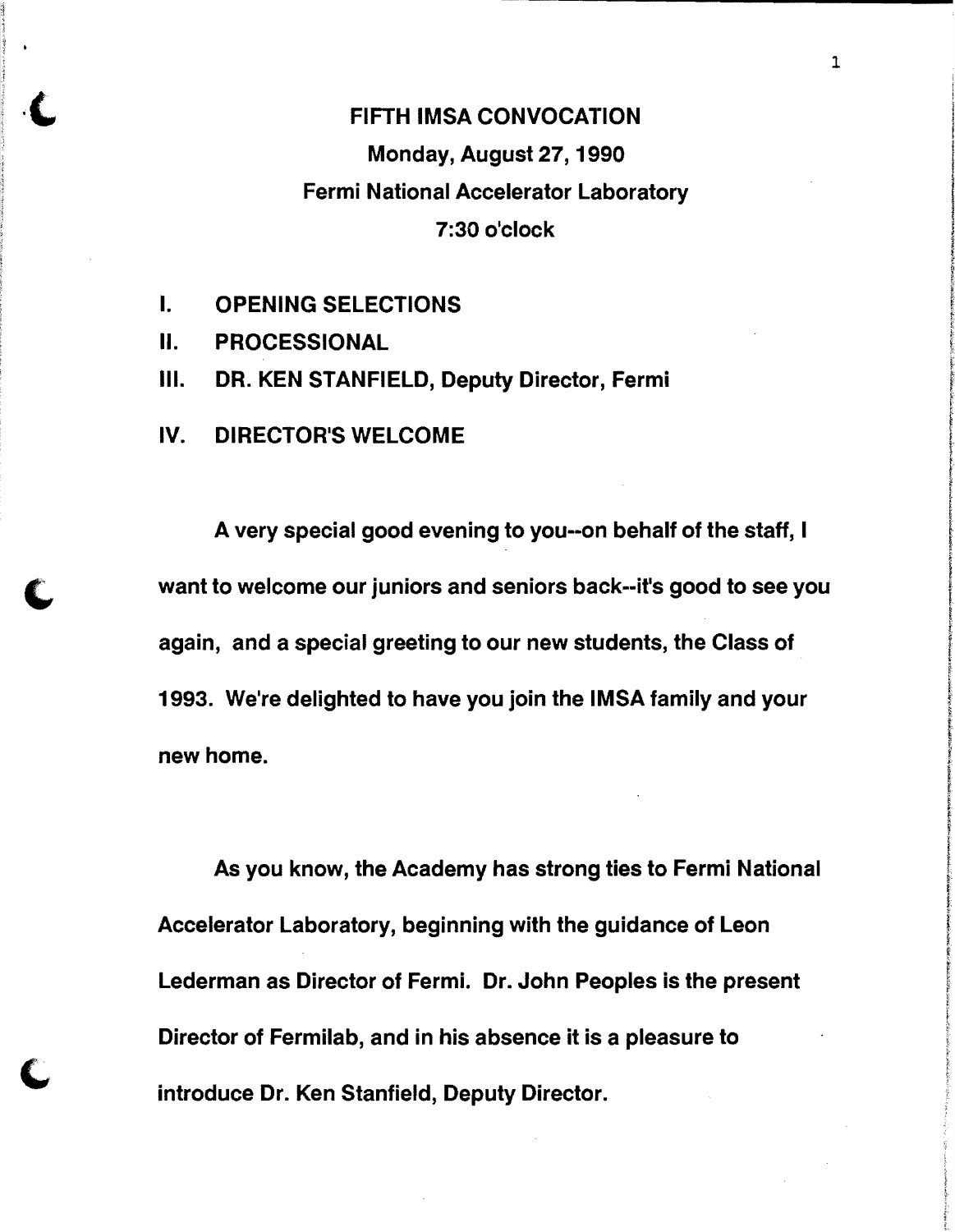Thank you Dr. Stanfield.

This is the fifth time the Academy community has assembled for a convocation, and it is always a special time. A convocation represents a coming together--a formal calling of a community, and a time for reflection and celebration.

We begin our academic year in this way to symbolize our commitment to scholarship and to celebrate our common bond the love of learning and the joy of discovery.

This night is also special because it represents the beginning of a refocused journey in the life of the Academy.

On June 11, the Board of Trustees formally approved the Academy's bold and visionary strategic plan; a plan that will restructure our Academy to achieve extraordinary purpose.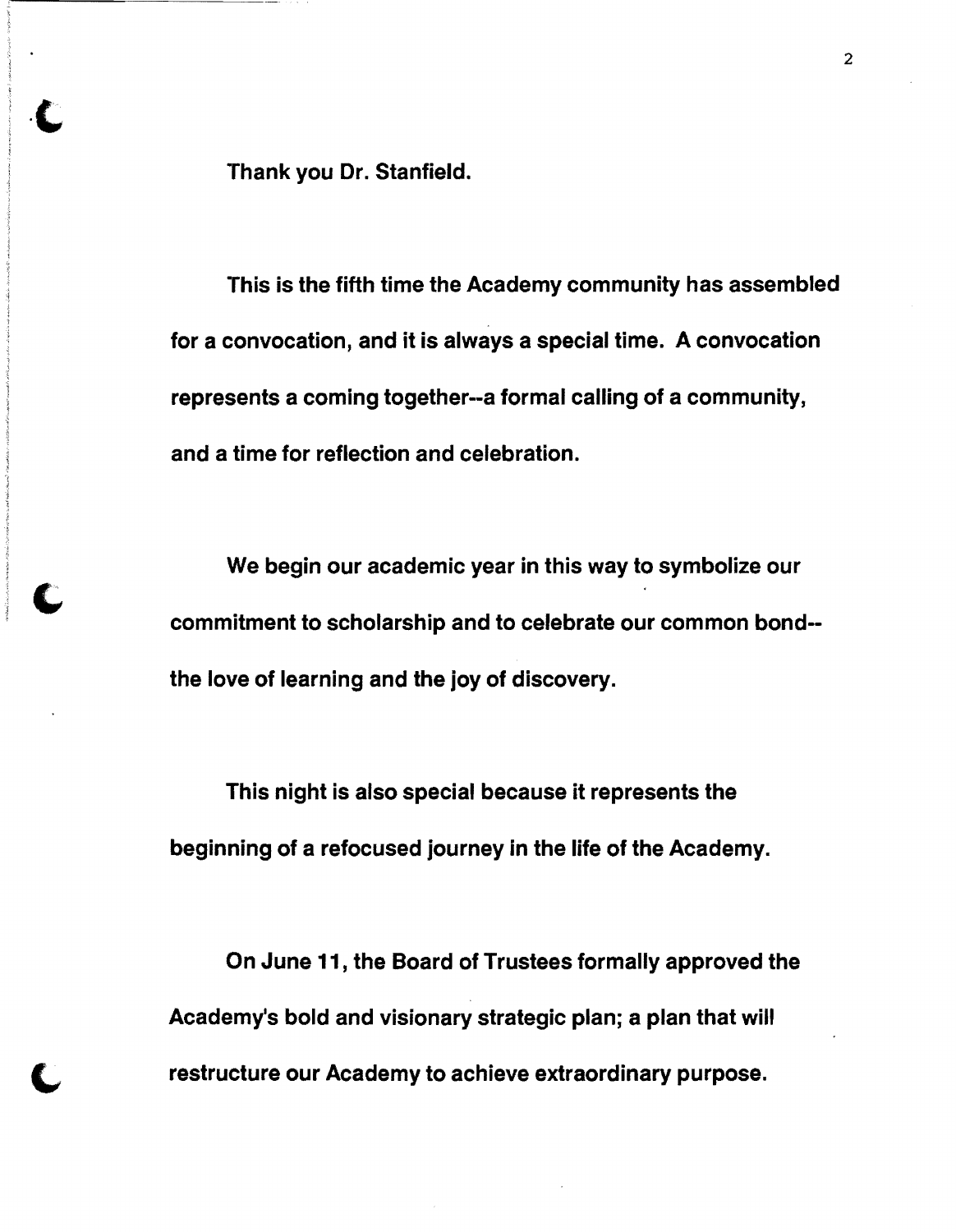Although we have come through some significant challenges over the last five years, our commitment to recreating our institution will have profound changes on how and what we teach, and how and what you learn. I, and others, will meet with each of your classes to discuss the impact of the Strategic Plan in greater detail. But tonight is a parenthesis, a time to remember, celebrate, and reaffirm why it is that we all came here, and why it is that we all stay.

And we do this within the context of our gratitude to the shareholders of Illinois who continue to support this institution, and you as students.

# V. MARK WU, STUDENT COUNCIL PRESIDENT It is now a pleasure to introduce Mark Wu, Student Council President.

 $\mathbf C$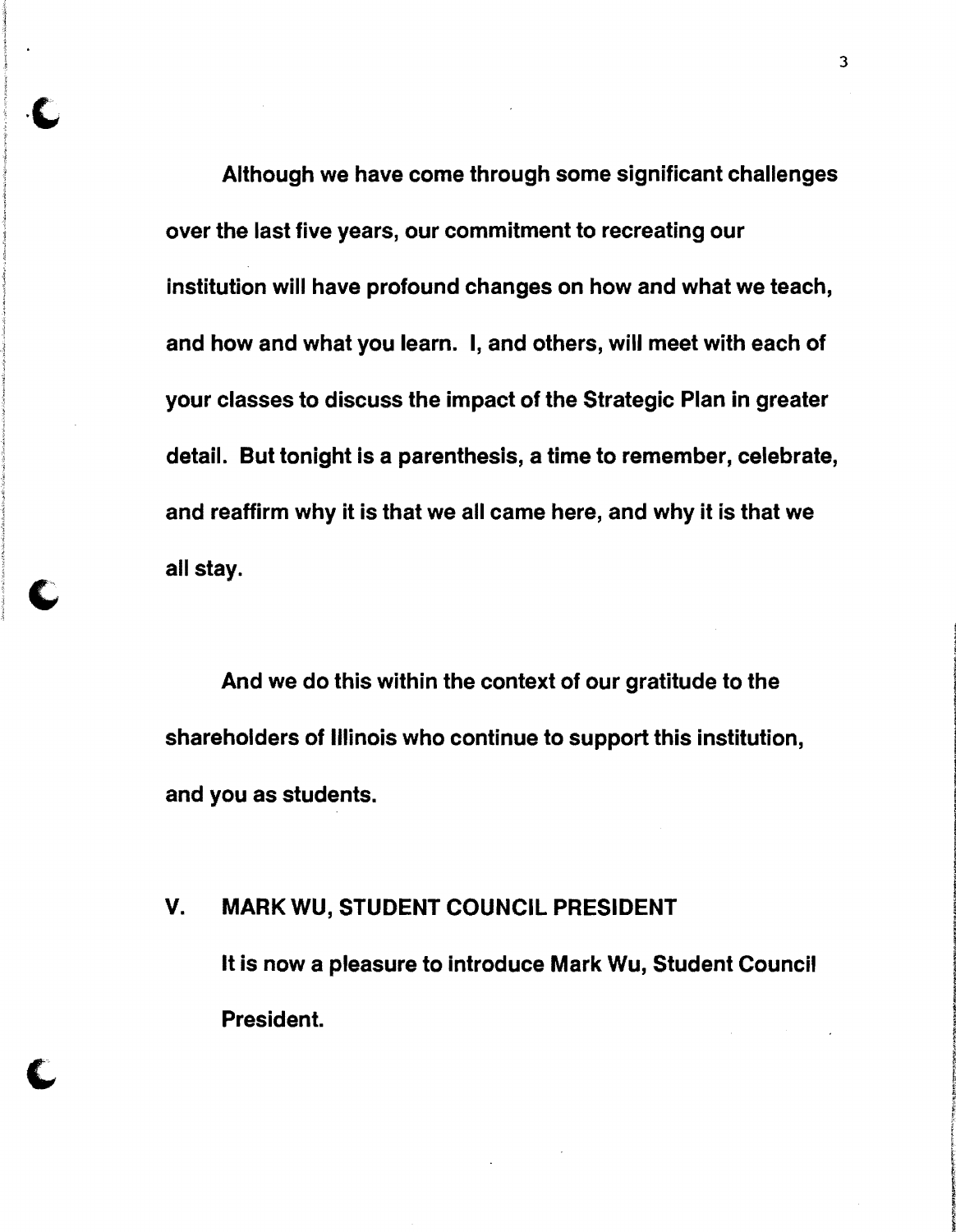VI. MUSICAL SELECTION -

#### "JUST A CLOSER WALK" - D. Gillis

#### VII. INTRODUCE DR. EDWARD, "ROCKY," KOLB

It is both a privilege and a pleasure to introduce our keynote speaker this evening, Dr. Rocky Kolb.

Dr. Kolb is head of the NASA/Fermilab Astrophysics Group at Fermi National Accelerator Laboratory. He is also a member of the faculty of the The University of Chicago, where he is Professor of Astronomy and Astrophysics, a Professor in the College, and a member of the Enrico Fermi Institute.

Dr. Kolb received a Ph.D. in theoretical physics from the university of Texas in 1978, and did his postdoctoral research at the California Institute 0 f Technology, the Institute for Theoretical Physics at the University of California in Santa Barbara, and at Los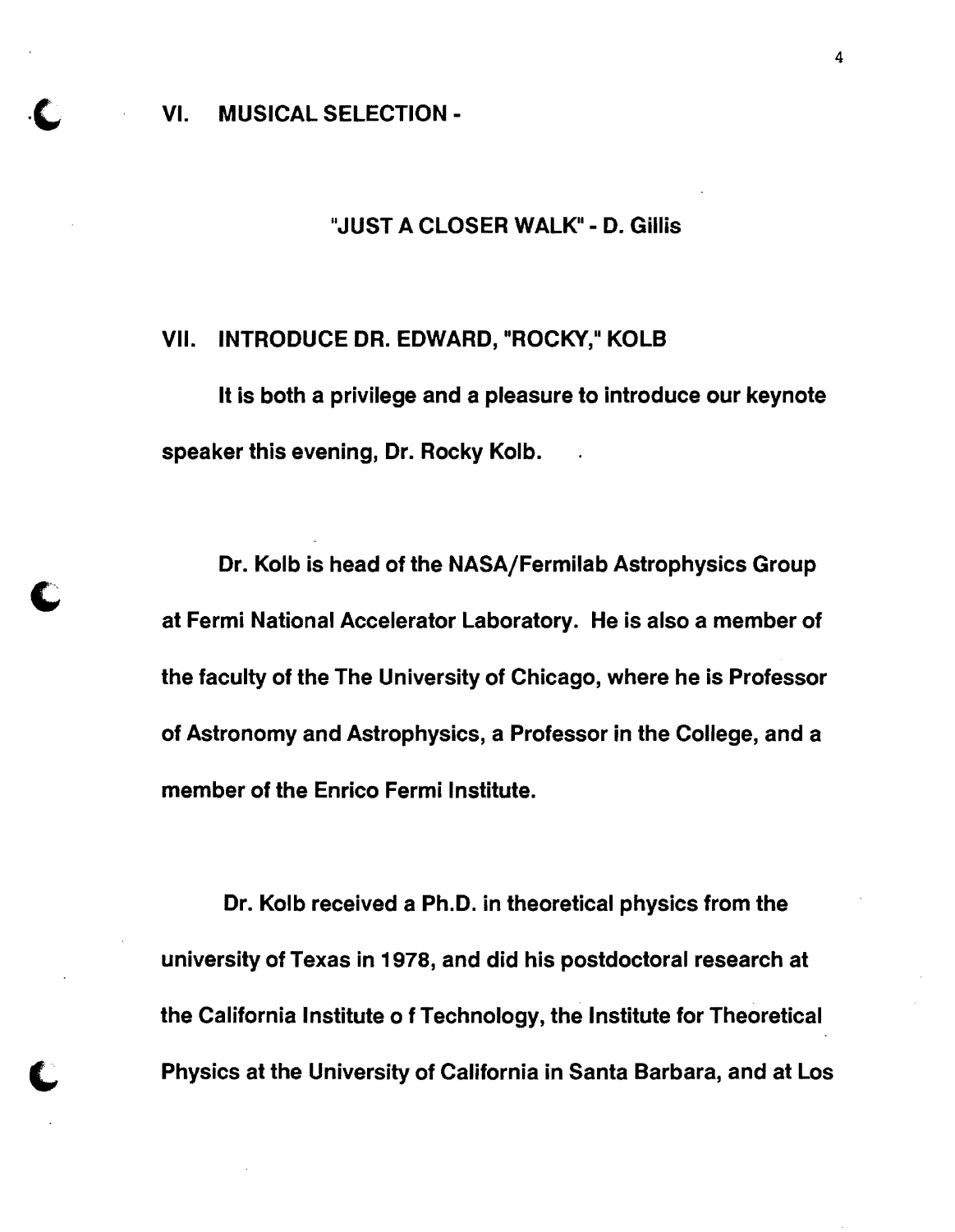Alamos National Laboratory where he was the J. Robert Oppenheimer Research Fellow.

Dr. Kolb shares his knowledge and expertise through the more than 100 published scientific articles, and two books on particle physics and cosmology he has authored.

He is also no stranger to high school students, and has participated in Fermilab's Saturday Morning Physics Program and the programs of the Corridor Partnership for Excellence in Education.

The major area of Dr. Kolb's research is the application of particle physics to cosmology and astrophysics. Most of this work has involved the study of the very early Universe--inflation, dark matter, limits on particle properties, baryogenesis, phase transition, and axions, etc.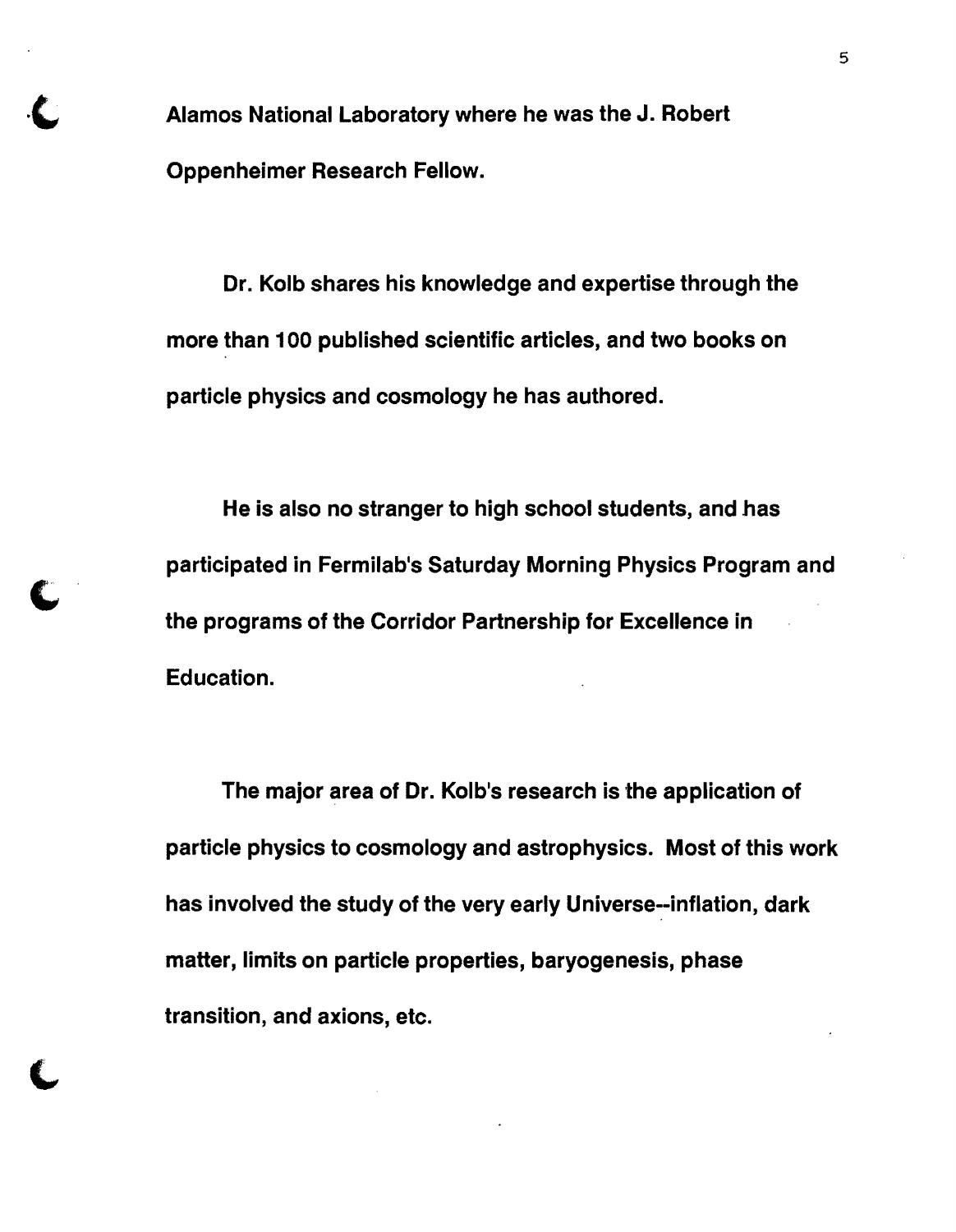An additional area of activity and great interest is science<br>" education; and this activity includes writing and lecturing on cosmology.

We are honored and privileged to have Dr. Kolb with us.

Would you please join me in giving a warm welcome to Dr. "Rocky" Kolb...

### {K E Y NOT E ADD RES S}

Thank you, Rocky.

 $\overline{\phantom{0}}$ 

Dr. Kolb has presented us with some very provocative insights about science and being a scientist, the challenges for understanding you face, and the opportunities you have for future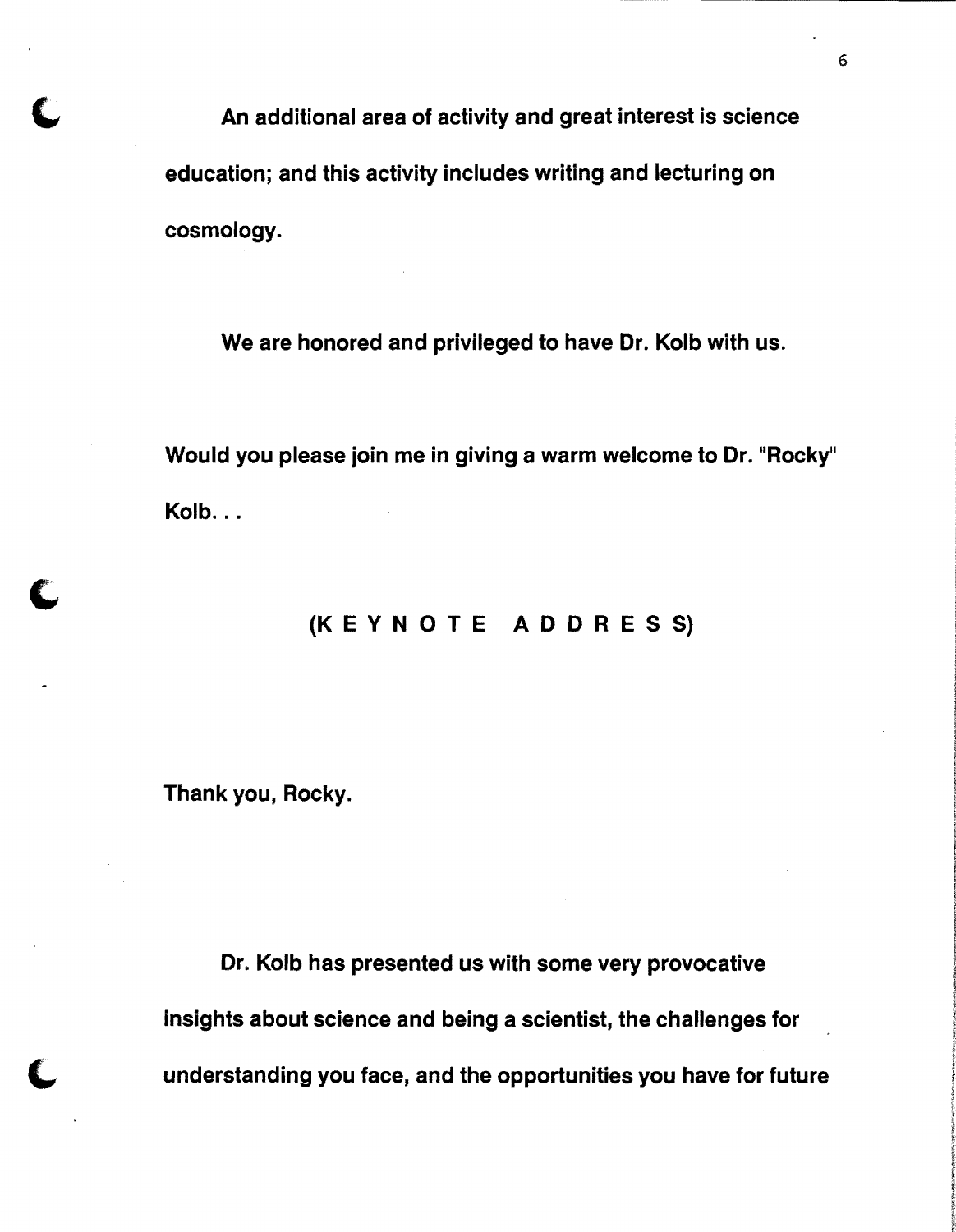discovery. In using the story of Albert Einstein to demonstrate the triumph of the human spirit, clarity of scientific, physical, and the unquenchable desire to understand the elusive secrets of water, he presented you with a challenge and a responsibility -to question--to explore--to imagine--and to dream, knowing that the greatest discoveries cannot, and never have been anticipated. hope you consider that challenge thoughtfully because that represents the essence of what the Illinois Mathematics and Science Academy is all about.

Let me conclude this Convocation of 1990, by placing the value of science, creativity, exploration, discovery, and intellectual pursuit within a special context of ethical, socially responsible and moral behavior; because this will be our focus and commitment this year.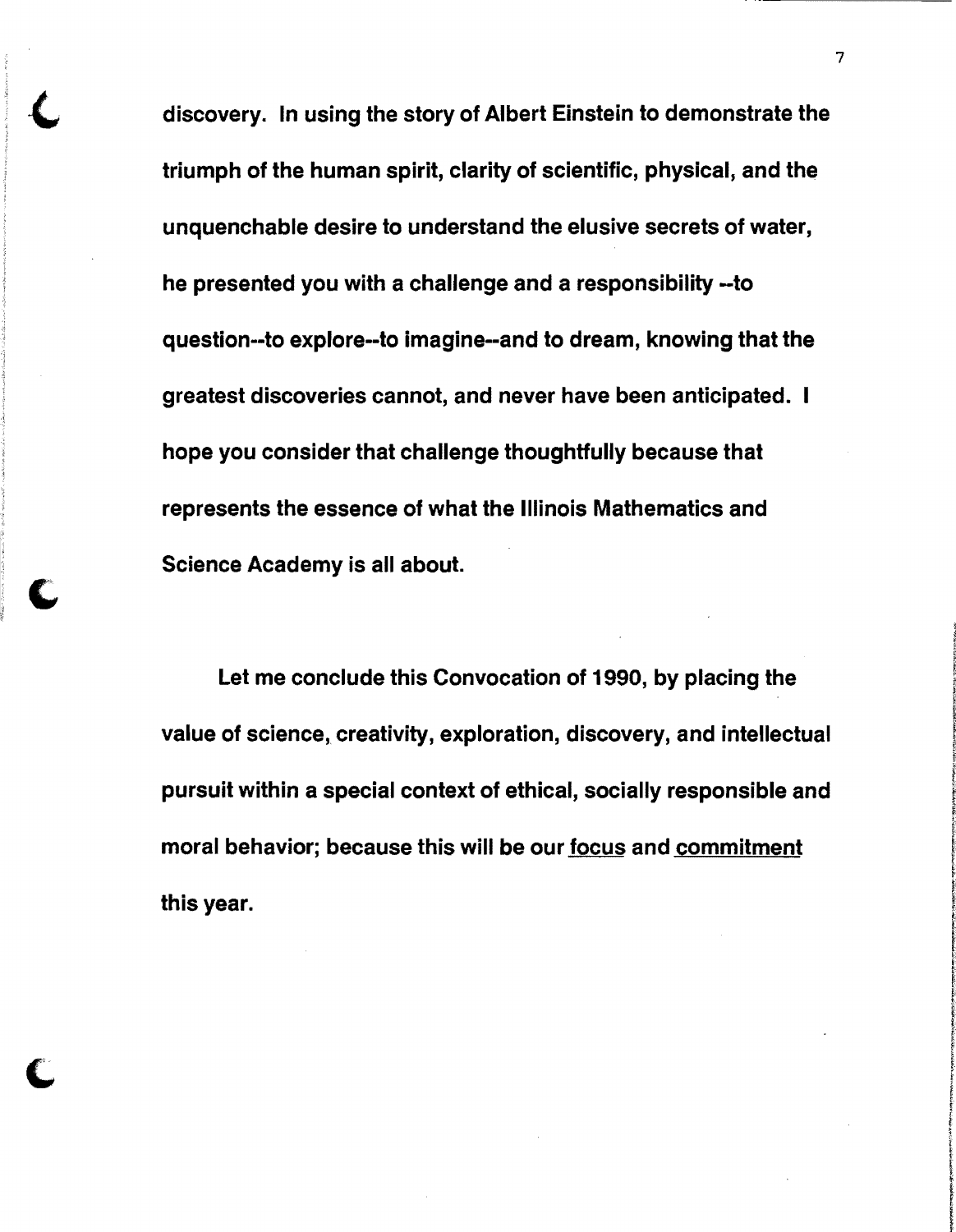Our responsibility as members of this community of scholars is to develop not only academic and intellectual skills, but habits of mind, heart, and behavior that build character and promote leadership within the framework of responsible living in and contributing to, this environment and ultimately our planet.

Aristotle asked, "How does a man [or a woman] become virtuous?" And he answered, "We become just by performing just actions; self controlling by exercising self control. We become virtuous by performing virtuous acts."

C

Let me state as clearly as I can, lest there be any doubt... If you believe that the only thing the Academy values is academic excellence, you are sorely mistaken. If we had to choose, there is no question it would be on the side of developing moral, ethical, responsible, and caring individuals.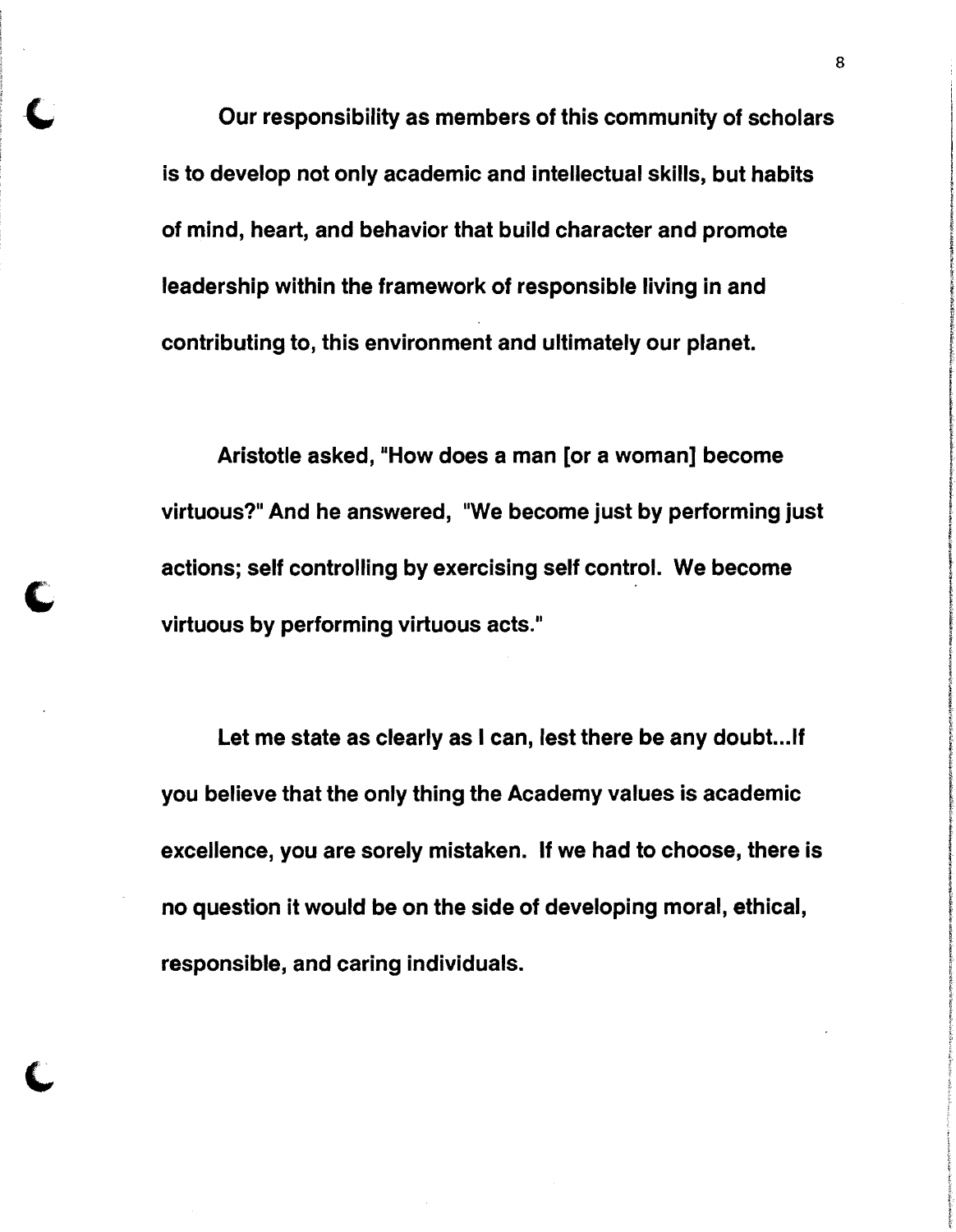Robert Coles, a noted psychiatrist from Harvard University and a scholar of moral development, said that character and intellect are by no means the same. We can be smart without necessarily being good... knowledge without moral wisdom is empty. **I***P* is a set of the set of the set of the set of the set of the set of the set of the set of the set of the set of the set of the set of the set of the set of the set of the set of the set of the set of the set o

We are privileged to be part of this institution, and as members of this community, capable of achieving the knowledge of the universe, we must embody the highest standards of ethics and integrity, and these two behavioral values are best developed when we work together in an atmosphere of support, respect and caring for one another.

We have established a task force on ethics this year. Mr. Court will serve as Chair; and we will solicit your insights, I perceptions, and active participation as we work together to ensure that your success and the success of the Academy is rooted in the highest standards of honesty and integrity, because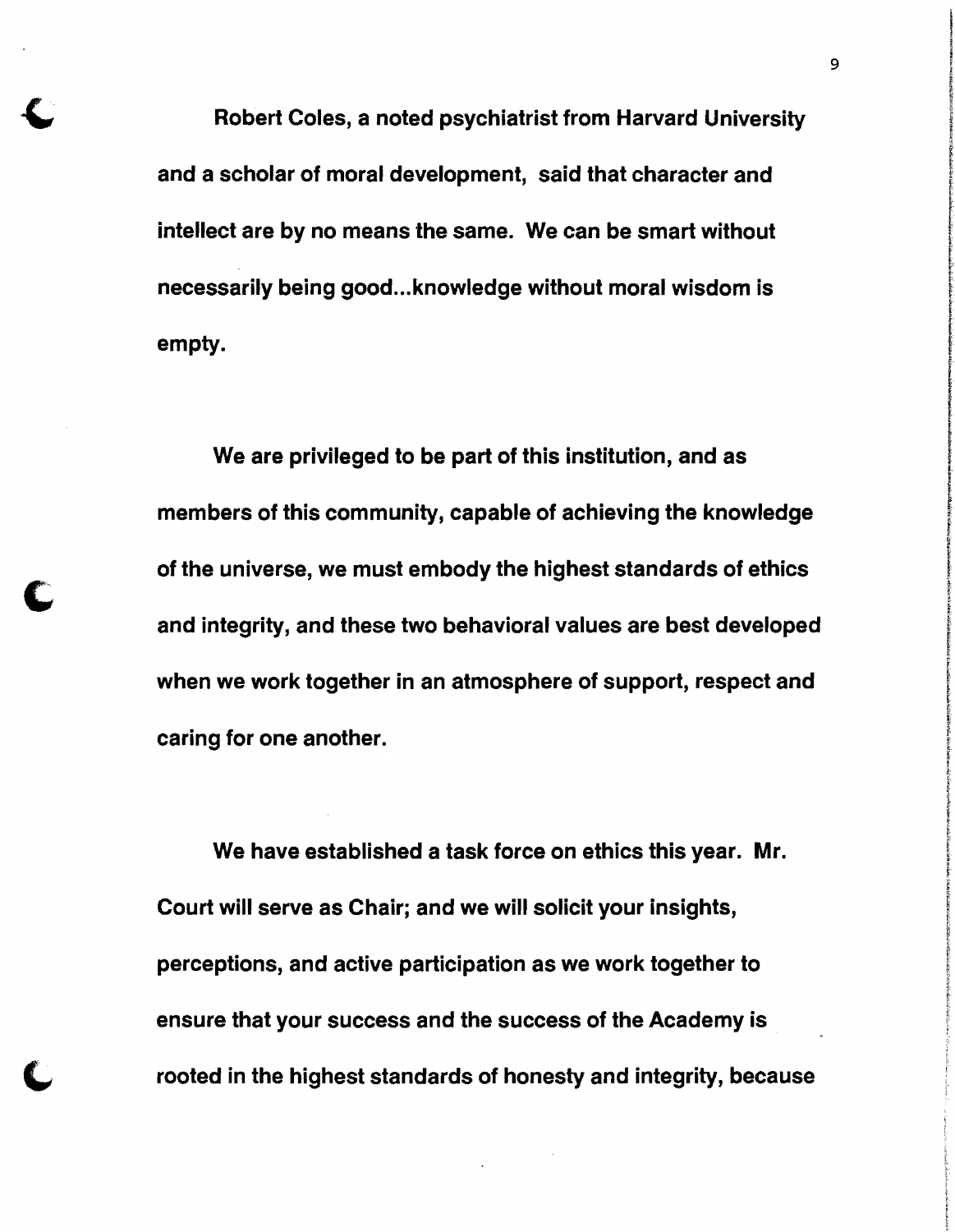in the final analysis, our life will not be judged by our academic accomplishments, but by who we were, the kind of life we choose to live, and by what we have done to enhance the quality of life.

Godspeed, and my best wishes for an honorable and successful year.

C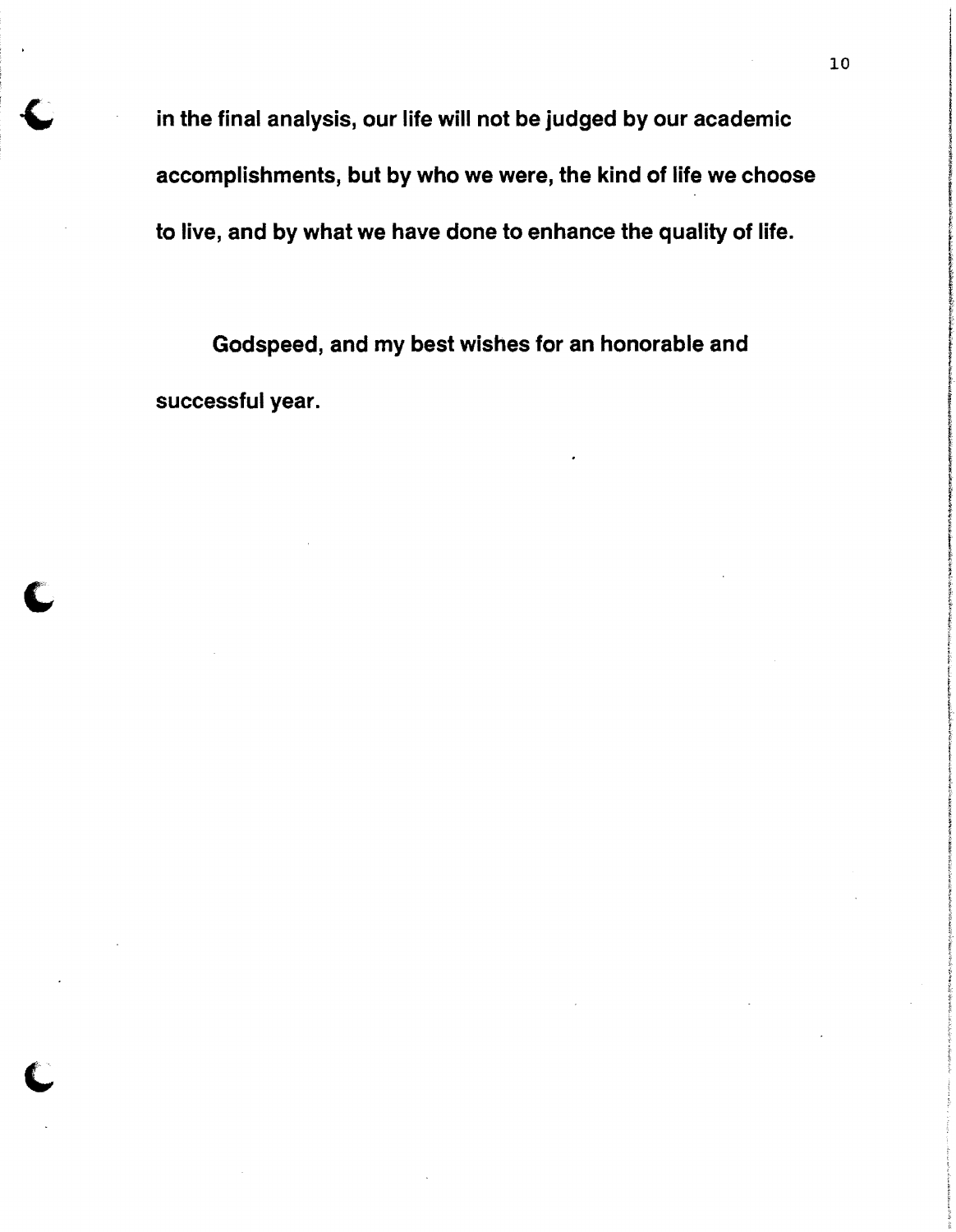Last year a very sad and unfortunate incident happened the night before graduation; some members of the graduating class were removed from our ceremony because they had participated in theft.

Although we had physically removed their chairs, their absence and our loss and disappointment were deeply felt by the graduates and the staff.

I share this incident and our renewed commitment with you on a night like this, not to diminish our celebration and our sense of excitement at the beginning of a new year, but rather to underscore that what we celebrate must be more than academic achievement.